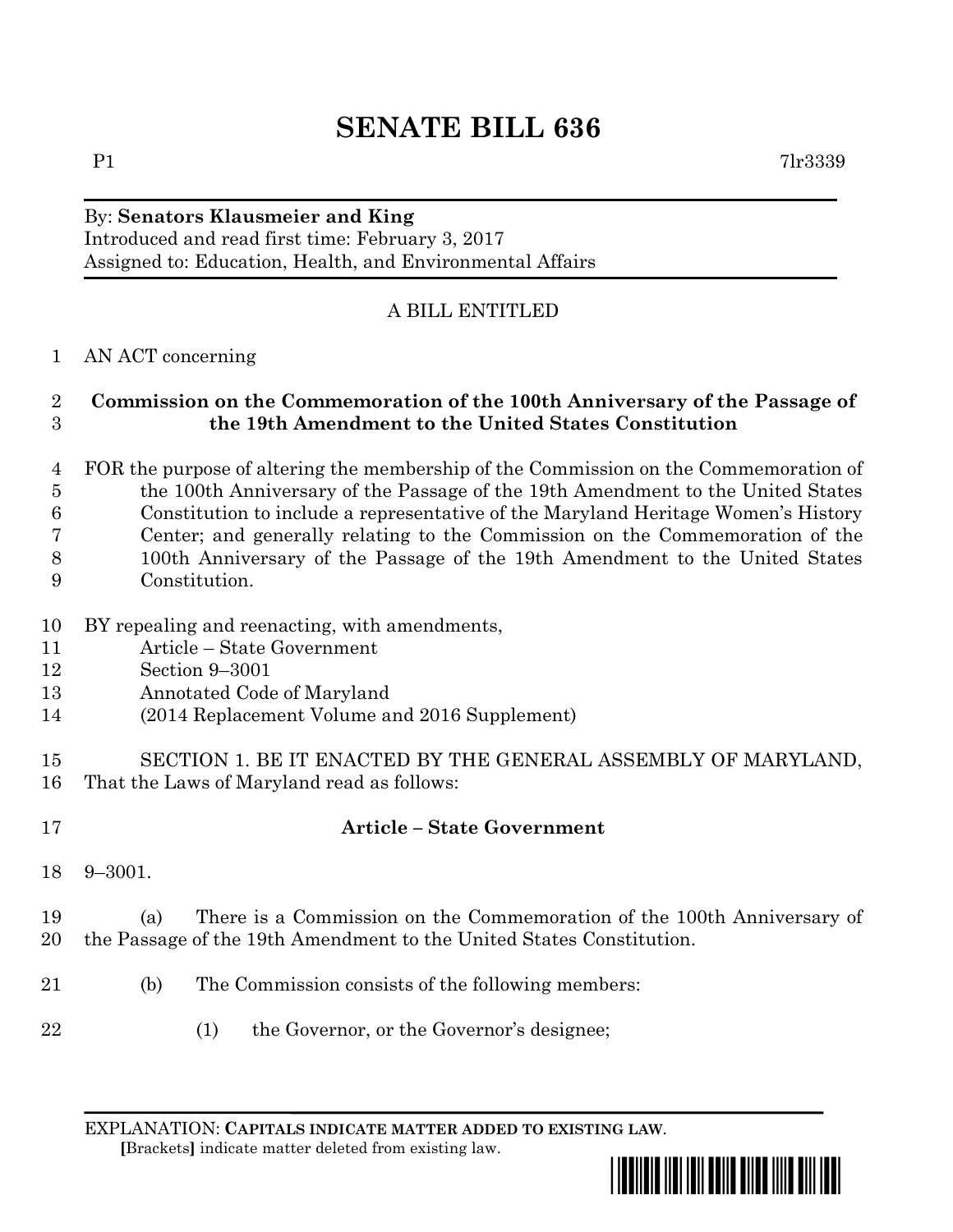|                                    | $\overline{2}$                                                                                 | <b>SENATE BILL 636</b>                                                                                                                                         |
|------------------------------------|------------------------------------------------------------------------------------------------|----------------------------------------------------------------------------------------------------------------------------------------------------------------|
| $\mathbf{1}$<br>$\overline{2}$     | the Senate;                                                                                    | (2)<br>two members of the Senate of Maryland, appointed by the President of                                                                                    |
| $\boldsymbol{3}$<br>$\overline{4}$ | the House;                                                                                     | (3)<br>two members of the House of Delegates, appointed by the Speaker of                                                                                      |
| $\overline{5}$<br>6                |                                                                                                | two members of the Maryland Commission for Women, appointed by<br>(4)<br>the chair of the Maryland Commission for Women;                                       |
| 7<br>8                             |                                                                                                | the Director of the Division of Historical and Cultural Programs in the<br>(5)<br>Department of Housing and Community Development, or the Director's designee; |
| 9<br>10                            |                                                                                                | the Assistant Secretary for Tourism, Film, and the Arts in the<br>(6)<br>Department of Commerce, or the Assistant Secretary's designee;                        |
| 11<br>12                           |                                                                                                | the Executive Director of the Maryland Historical Society, or the<br>(7)<br>Executive Director's designee;                                                     |
| 13                                 |                                                                                                | (8)<br>the State Archivist, or the State Archivist's designee; and                                                                                             |
| 14                                 |                                                                                                | (9)<br>the following members, appointed by the Governor:                                                                                                       |
| 15                                 |                                                                                                | one representative of the League of Women Voters of Maryland;<br>(i)                                                                                           |
| 16<br>17                           |                                                                                                | one representative of the Maryland State Conference of the<br>(ii)<br>National Association for the Advancement of Colored People;                              |
| 18<br>19                           |                                                                                                | one representative of the Maryland Democratic Party Women's<br>(iii)<br>Diversity Leadership Council; [and]                                                    |
| 20<br>21                           | Women; AND                                                                                     | one representative of the Maryland Federation of Republican<br>(iv)                                                                                            |
| 22<br>23                           | REPRESENTATIVE OF THE MARYLAND HERITAGE<br>(V)<br><b>ONE</b><br><b>WOMEN'S HISTORY CENTER.</b> |                                                                                                                                                                |
| 24                                 | $\left( \mathrm{c}\right)$                                                                     | The Governor shall designate the chair of the Commission.                                                                                                      |
| $25\,$                             | (d)                                                                                            | The Maryland State Archives shall provide staff for the Commission.                                                                                            |
| 26                                 | (e)                                                                                            | A member of the Commission:                                                                                                                                    |
| $27\,$                             |                                                                                                | (1)<br>may not receive compensation as a member of the Commission; but                                                                                         |
| 28<br>29                           |                                                                                                | (2)<br>is entitled to reimbursement for expenses under the Standard State<br>Travel Regulations, as provided in the State budget.                              |